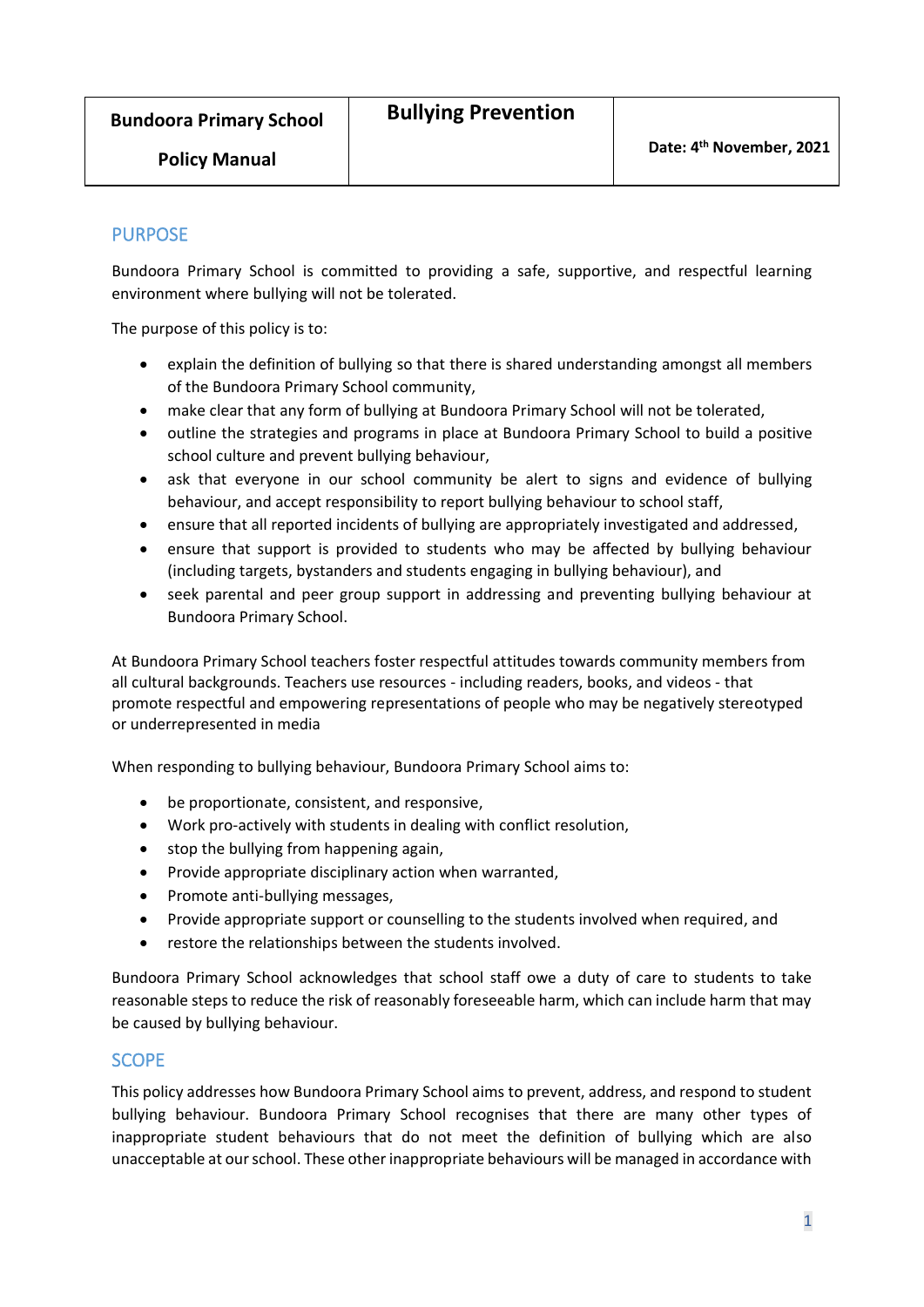our Student Code of Conduct, Student Wellbeing and Engagement Policy, and Inclusion and Diversion Policy.

This policy applies to all school activities, including camps and excursions.

#### **POLICY**

# Definitions

#### **Bullying**

In 2018 the Education Council of the Council of Australian Governments endorsed the following definition of bullying for use by all Australian schools:

*Bullying is an ongoing and deliberate misuse of power in relationships through repeated verbal, physical and/or social behaviour that intends to cause physical, social and/or psychological harm. It can involve an individual or a group misusing their power, or perceived power, over one or more persons who feel unable to stop it from happening.*

*Bullying can happen in person or online, via various digital platforms and devices and it can be obvious (overt) or hidden (covert). Bullying behaviour is repeated, or has the potential to be repeated, over time (for example, through sharing of digital records)*

*Bullying of any form or for any reason can have immediate, medium, and long-term effects on those involved, including bystanders. Single incidents and conflict or fights between equals, whether in person or online, are not defined as bullying.*

Bullying has three main features:

- it involves a misuse or imbalance of power in a relationship,
- it is targeted, ongoing and repeated behaviour, and
- it involves behaviours that can cause harm (physical, social, emotional, or psychological) to another person.

Bullying can be:

- 1. **Physical bullying** and **property abuse** includes, but is not limited to, unwanted physical touching; physical violence such as kicking, pinching, pushing, scratching, slapping, biting, or tripping someone; interfering with someone's belongings; damaging personal items; repeatedly hiding someone's possessions; throwing objects with the intent to injure or annoy.
- 2. **Verbal bullying** includes, but is not limited to, name calling; 'putting people down' either to their face or behind their back; comments about appearance, culture, or religion; offensive or annoying messages /phone calls; sending notes; name calling and teasing in person.
- 3. **Indirect bullying** e.g., spreading rumours, playing nasty jokes to embarrass and humiliate, mimicking, encouraging others to socially exclude a person and/or damaging a person's social reputation or social acceptance and encouraging others to participate in bullying behaviours.
- 4. **Emotional/psychological bullying** includes, but is not limited to, deliberately ignoring or excluding others from the group, or withdrawal of friendship; acts of extortion such as demanding the victim provide copies of notes/assessments; pressuring others to act against their wishes; spreading rumours; stalking.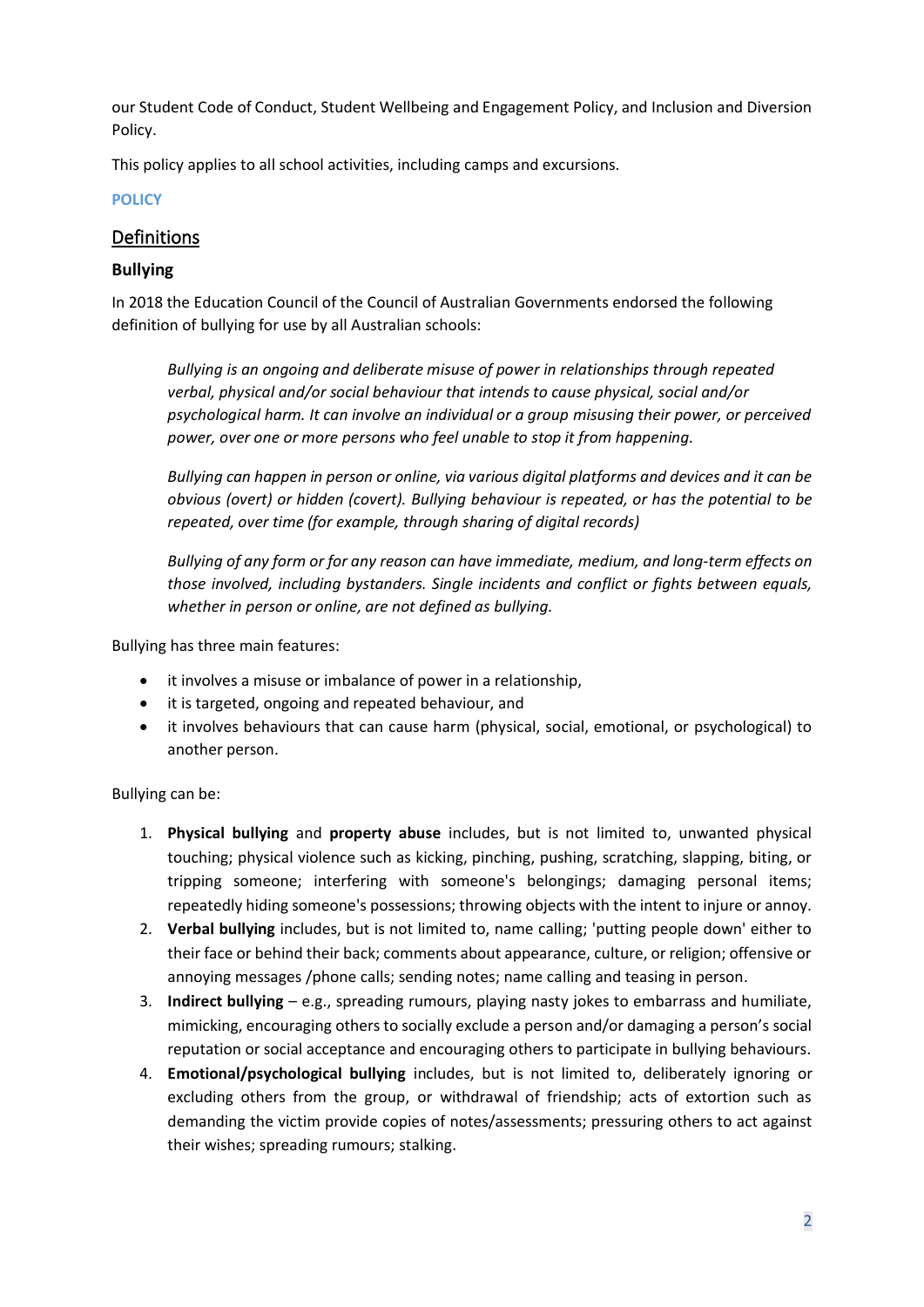5. **Sexual bullying** includes taunts about body parts and development, teasing about sexual orientation, unwanted sexual attention from another, notes or pictures depicting sexual content.

*Cyberbullying* is direct or indirect bullying behaviours using digital technology. For example, via a mobile device, computers, chat rooms, email, social media, etc. It can be verbal, written and include images, video and/or audio. It could include intentionally excluding others from an online group, posting personal information including phones and video on internet sites and social media without permission to cause distress and humiliation, using technology to cause harm to others.

#### **Other distressing and inappropriate behaviours**

Many distressing and inappropriate behaviours may not constitute bullying even though they are unpleasant. Students who are involved in or who witness any distressing and inappropriate behaviours should report their concerns to school staff and our school will follow the Student Wellbeing and Engagement Policy, Student code of conduct, and Behaviour Management plan.

*Mutual conflict* involves an argument or disagreement between people with no imbalance of power. In incidents of mutual conflict, generally, both parties are upset and usually both want a resolution to the issue. Unresolved mutual conflict can develop into bullying if one of the parties targets the other repeatedly in retaliation.

*Social rejection or dislike* is not bullying unless it involves deliberate and repeated attempts to cause distress, exclude or create dislike by others.

*Single-episode acts* of nastiness or physical aggression are not the same as bullying. However, single episodes of nastiness or physical aggression are not acceptable behaviours at our school and may have serious consequences for students engaging in this behaviour. Bundoora Primary School will use its Student Wellbeing and Engagement Policy and Behaviour Management Plan to guide a response to single episodes of nastiness or physical aggression.

*Harassment* is language or actions that are demeaning, offensive or intimidating to a person. It can take many forms, including sexual harassment and disability harassment. Further information about these two forms of harassment, including definitions, is set out in our Inclusion and Diversity Policy. Harassment of any kind will not be tolerated at Bundoora Primary School and may have serious consequences for students engaging in this behaviour. Bundoora Primary School will use its Student Wellbeing and Engagement Policy to guide a response to students demonstrating harassing behaviour, unless the behaviour also constitutes bullying, in which case the behaviour will be managed in accordance with this Bullying Prevention Policy.

## Bullying Prevention

Bundoora Primary School has several programs and strategies in place to build a positive and inclusive school culture. We strive to foster a school culture that prevents bullying behaviour by modelling and encouraging behaviour that demonstrates acceptance, kindness, and respect.

Bullying prevention at Bundoora Primary School is proactive and is supported by research that indicates that a whole school, multifaceted approach is the most effect way to prevent and address bullying. At our school:

• We have a positive school environment that provides safety, security and support for students and promotes positive relationships and wellbeing.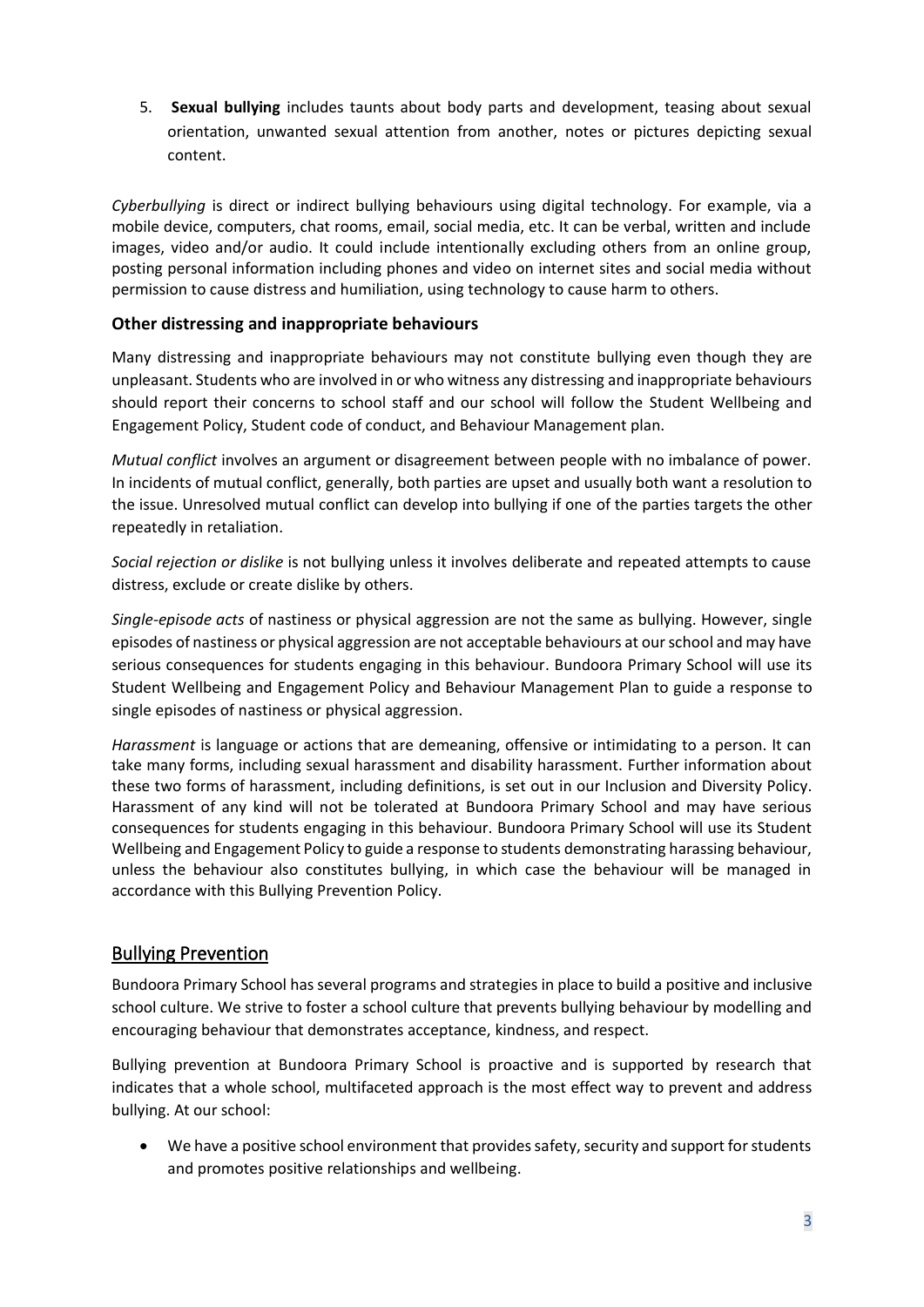- We strive to build strong partnerships between the school, families and the broader community that means all members work together to ensure the safety of students.
- Teachers are encouraged to incorporate classroom management strategies that discourage bullying and promote positive behaviour.
- Whole School incursions and programs are planned each year to raise awareness about bullying and its impacts.
- In the classroom, our social and emotional learning curriculum teaches students what constitutes bullying and how to respond to bullying behaviour assertively. This promotes resilience, assertiveness, conflict resolution and problem solving.
- Students are encouraged to look out for each other and to talk to teachers and older peers about any bullying they have experienced or witnessed.

For further information about our engagement and wellbeing initiatives, please see our Student Wellbeing and Engagement policy.

## Incident Response

Reporting concerns to Bundoora Primary School

Bullying complaints will be taken seriously and responded to sensitively at our school.

Students who may be experiencing bullying behaviour, or students who have witnessed bullying behaviour, are encouraged to report their concerns to school staff as soon as possible.

Our ability to effectively reduce and eliminate bullying behaviour is greatly affected by students and/or parents and carers reporting concerning behaviour as soon as possible, so that the responses implemented by Bundoora Primary School are timely and appropriate in the circumstances.

We encourage students to speak to their classroom teachers. However, students are welcome to discuss their concerns with any trusted member of staff including teachers and the Primary Wellbeing teacher.

Parents or carers who develop concerns that their child is involved in or has witnessed bullying behaviour at Bundoora Primary School should contact our Primary Wellbeing Officer or our Principal on 03 9467 2601.

#### Investigations

When notified of alleged bullying behaviour, school staff are required to:

- 1. record the details of the allegations in chronicle on Compass; and
- 2. inform the relevant classroom teacher, Year Level Coordinator, Primary Wellbeing officer, Assistant Principal, or Principal.

The relevant staff named above will investigate allegations of bullying in a timely and sensitive manner. To appropriately investigate an allegation of bullying, a team member may:

- speak to the those involved in the allegations, including the target/s, the students allegedly engaging in bullying behaviour/s and any witnesses to the incidents,
- speak to the parents of the students involved,
- speak to the teachers of the students involved,
- take detailed notes of all discussions for future reference, or
- obtain written statements from all or any of the above.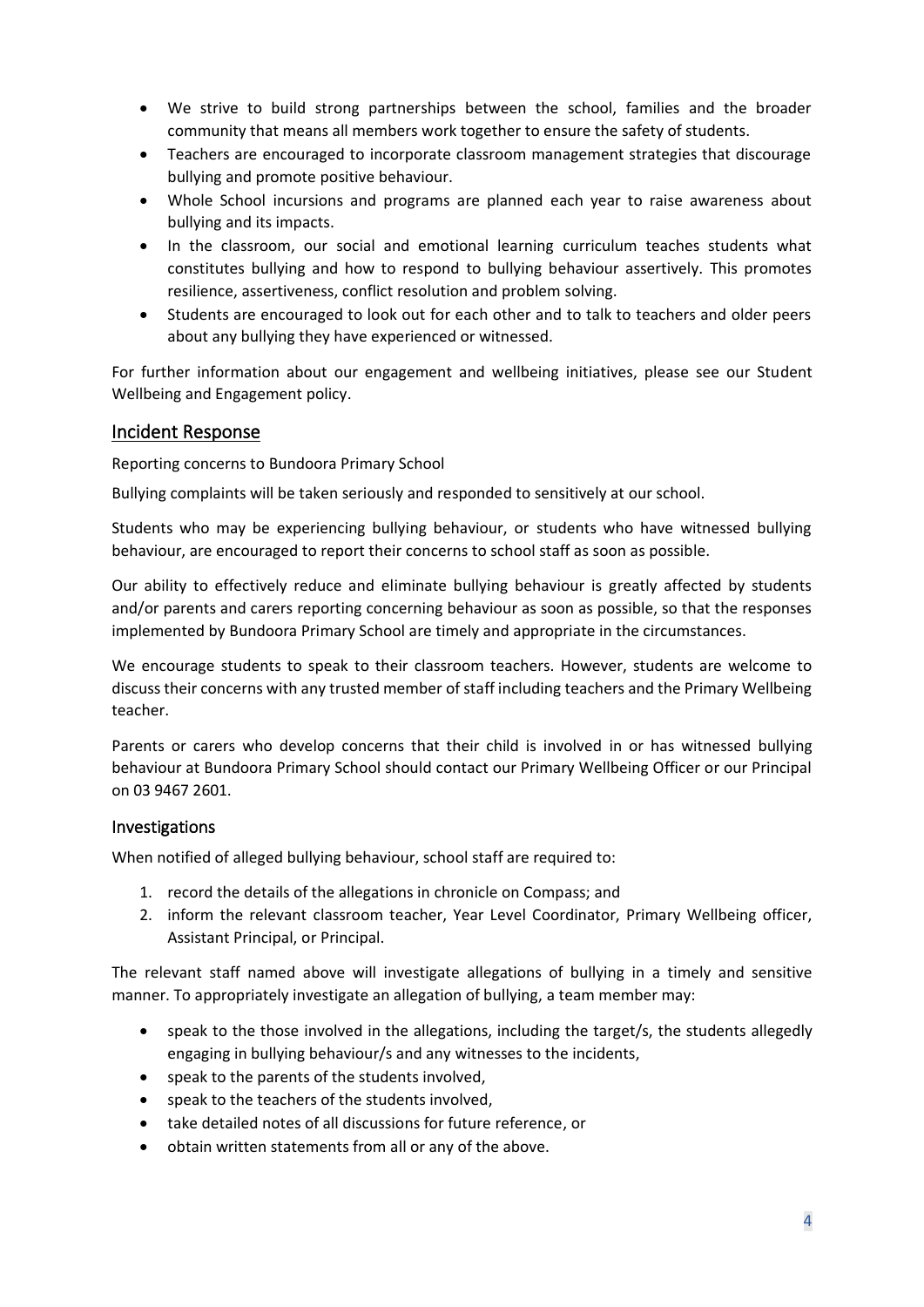All communications with the team while investigating an allegation of bullying will be managed sensitively. Investigations will be completed as quickly as possible to allow for the behaviours to be addressed in a timely manner.

The objective of completing a thorough investigation into the circumstances of alleged bullying behaviour is to determine the nature of the conduct and the students involved. A thorough understanding of the alleged bullying will inform staff about how to implement an appropriate response most effectively to that behaviour.

Serious bullying, including serious cyberbullying, is a criminal offence and may be referred to Victoria Police. For more information, see: [Brodie's Law](https://www.education.vic.gov.au/Documents/about/programs/bullystoppers/bsadvicebrodieslaw01.pdf)

#### Responses to bullying behaviours

When the team has sufficient information to understand the circumstances of the alleged bullying and the students involved, several strategies may be implemented to address the behaviour and support affected students.

There are several factors that will be considered when determining the most appropriate response to the behaviour. When deciding about how to respond to bullying behaviour, Bundoora Primary School will consider:

- the age and maturity of the students involved
- the severity and frequency of the bullying, and the impact it has had on the target student
- whether the student/s engaging in bullying behaviour have displayed similar behaviour before
- whether the bullying took place in a group or one-to-one context
- whether the students engaging in bullying behaviour demonstrates insight or remorse for their behaviour
- the alleged motive of the behaviour, including any element of provocation.

The principal may implement all, or some of the following responses to bullying behaviours:

- Offer counselling support to the target student or students, including referral to the Primary Wellbeing Officer, School Psychologist or Department of Education School Support Services Officers.
- Offer counselling support to the students engaging in bullying behaviour, including referral to Primary Wellbeing Officer, School Psychologist or Department of Education School Support Services
- Offer counselling support to affected students, including witnesses and/or friends of the target student, including referral to Primary Wellbeing Officer, School Psychologist or Department of Education School Support Services
- Facilitate a restorative practice meeting with all or some of the students involved. The objective of restorative practice is to repair relationships that have been damaged by bringing about a sense of remorse and restorative action on the part of the person who has bullied someone and forgiveness by the person who has been bullied.
- Facilitate a mediation between some or all of the students involved to help to encourage students to take responsibility for their behaviour and explore underlying reasons for conflict or grievance. Mediation is only suitable if all students are involved voluntarily and demonstrate a willingness to engage in the mediation process.
- Facilitate a process using the Support Group Method, involving the target student(s), the students engaging in bullying behaviour and a group of students who are likely to be supportive of the target(s).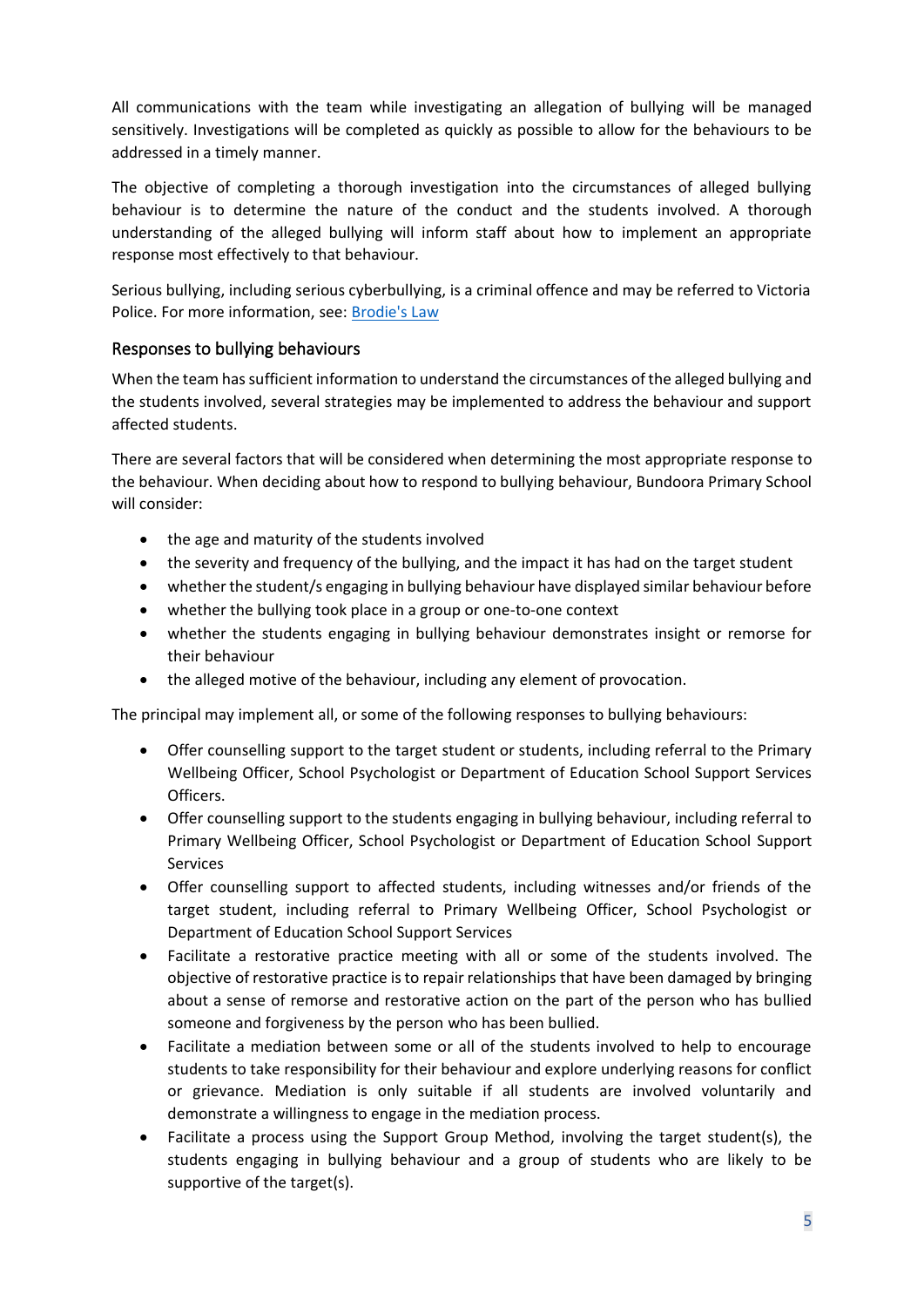- Facilitate a Student Support Group meeting and/or Behaviour Support Plan for affected students.
- Prepare a Safety Plan or Individual Management Plan restricting contact between target and students engaging in bullying behaviour.
- Provide discussion and/or mentoring for different social and emotional learning competencies of the students involved, including resilience programs and social skills small group work.
- Monitor the behaviour of the students involved for an appropriate time and take follow up action if necessary.
- Implement disciplinary consequences for the students engaging in bullying behaviour, which may include removal of privileges, detention, suspension and/or expulsion consistent with our Student Wellbeing and Engagement policy, the Ministerial Order on Suspensions and Expulsions and any other relevant Department policy.

Bundoora Primary School understands the importance of monitoring and following up on the progress of students who have been involved in or affected by bullying behaviour. Where appropriate, school staff will also endeavour to provide parents and carers with updates on the management of bullying incidents.

Bundoora Primary School is responsible for maintaining up to date records of the investigation of and responses to bullying behaviour. Records will be kept on Compass Chronicle for the duration of the student's attendance at Bundoora Primary School.

# **COMMUNICATION**

This policy will be communicated to our school community in the following ways:

- available publicly on our school's website
- included in staff induction processes
- included in our staff handbook/manual
- discussed at staff briefings/meetings as required
- discussed at parent information nights/sessions
- included in transition and enrolment packs included as an annual reference in school newsletter
- made available in hard copy from school administration upon request.

# FURTHER INFORMATION AND RESOURCES

This policy should be read in conjunction with the following school policies:

- Statement of Values and School Philosophy
- Student Wellbeing and Engagement Policy
- Parent Complaints policy
- Duty of Care Policy
- Inclusion and Diversity Policy

The following websites and resources provide useful information on prevention and responding to bullying, as well as supporting students who have been the target of bullying behaviours:

- [Bully Stoppers](https://www.education.vic.gov.au/about/programs/bullystoppers/Pages/default.aspx)
- Kids [Helpline](https://kidshelpline.com.au/)
- [Lifeline](https://www.lifeline.org.au/)